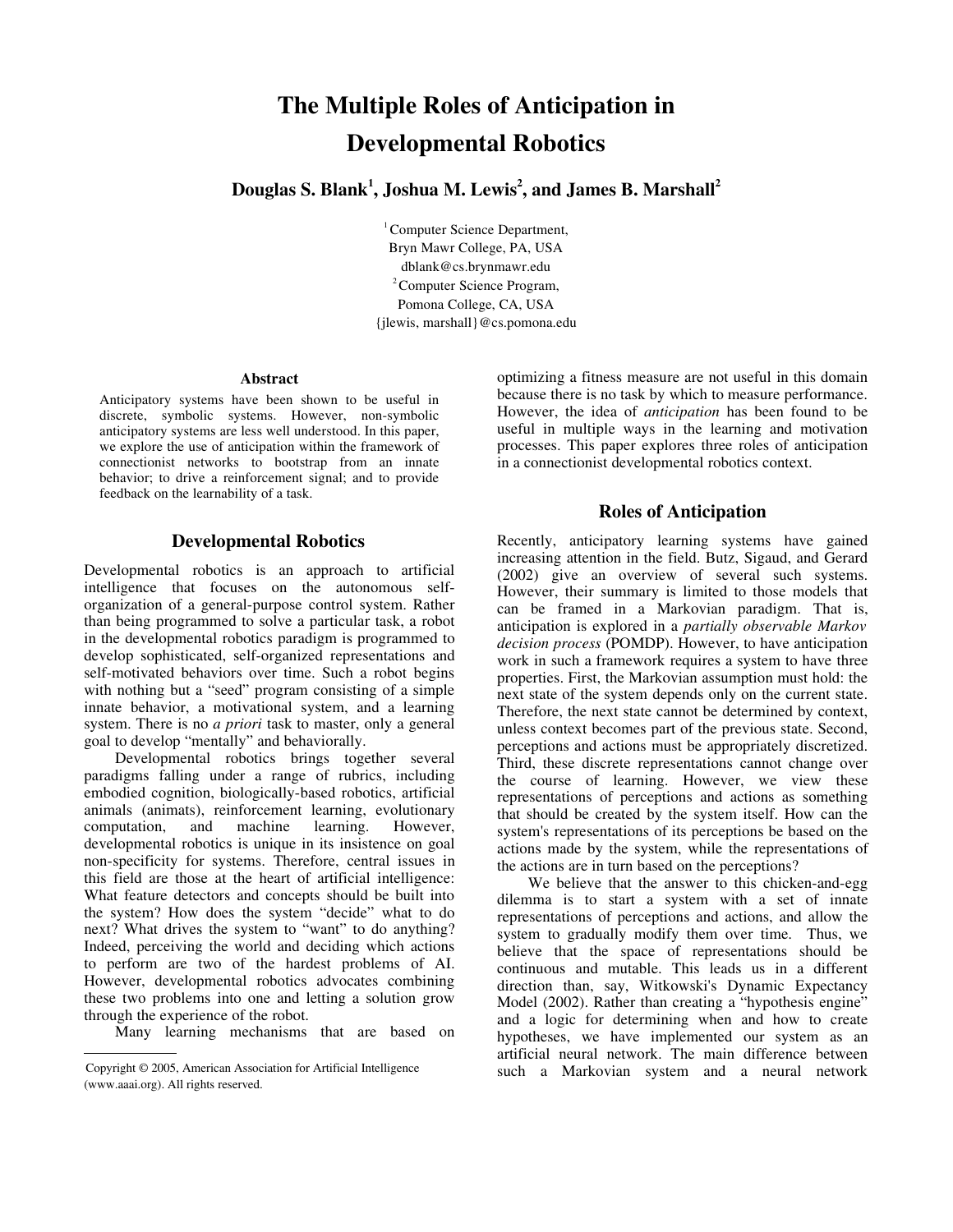(connectionist) system is the form of the hypotheses and actions. As noted, the Markov process requires discrete symbols and actions, and therefore discrete hypotheses. However, artificial neural networks can utilize nonsymbolic, distributed representations, and thus implement a continuum of hypotheses and actions. In this manner, distributed, connectionist representations allow many hypotheses to be active and tested at any one time. In addition, such a system also allows for a system to deal naturally with probabilistic and noisy environments.

Connectionist systems offer the ability to exploit information without having a full-fledged hypothesis. We have found that the question of what can be learned from a prediction task is much subtler in a connectionist network than in a POMDP, and potentially much more powerful. In the following sections we present three different methods that can be used in self-organizing anticipatory systems.

### Anticipation for Bootstrap Learning

In a series of nowclassic experiments, Elman (1990) showed that a connectionist network that was trained to predict the next word when given a random sentence could not, of course, guess the next word exactly. However, the prediction task did force the network to develop representations that reflected the syntax and semantics of the grammar of the sentences. His experiments show that no innate knowledge is needed in order to develop grammatical concepts such as noun and verb.

One can ask a similar question in robotics: How much innate information does a developmental robotics system need to know about its own sensors and actuators? Pierce and Kuipers (1997) demonstrated that a simulated robot armed with not much more than the ability to make correlations and predictions can learn most everything that it needs to know about itself, including its sensor types, sensor positions, and its degrees of freedom of movement.

Their system first gathered information from its sensors as the simulated robot made random movements in a room. At first, the robot does not know if a particular sensor reading is a camera pixel, a sonar reading, or something else entirely. However, after analyzing the qualitative properties of sensor readings over time, sensors could then be clustered into similar groups. For example, each sonar sensor varies over a similar range of values as the others, as do each camera pixel, laser sensor, joint reading, etc.

Each sensor in a cluster is then arbitrarily assigned a position in a low-dimensional (often 2D) space (Pierce and Kuipers 1997). These positions are adjusted so as to reflect associated pairwise distances between the sensor readings in a given cluster, in a manner similar to learning in a selforganizing map (Kohonen, 2001).

Starting with no knowledge about its sensor types or sensor topology, such a system now has a foundation to take advantage of higher-order analysis, such as prediction. First, higher-order features (such as discontinuities, local minima, and local maxima) are proposed. Proposed features are evaluated based on

stability, predictive power, and extensibility (Pierce and Kuipers, 1997). Evidence is collected for motor commands that cause sensor reading changes in predictable ways.

In such systems, anticipation and correlation are tools used to bootstrap a robot from having zero knowledge about itself, to being able to understand its body, sensor topology, and environment.

#### Anticipation as a Reinforcement Signal

As we have seen, anticipation can be used to create the foundations of basic concepts of self. We now examine a system that uses anticipation at a higher level. Marshall, Blank, and Meeden (2004) used anticipation as the basis for generating an internal reinforcement signal for training a simulated robot. In this system, a simple recurrent network (SRN) was used to generate motor actions to be performed by the robot, together with predictions of the robot's next sensory state. Both sensory states and motor actions were represented as continuous, distributed patterns of network activation values.



Figure 1. Network architecture for the two-stage error-centering robot controller.

The network architecture used is shown in Figure 1. The robot's predicted next sensory state, P, is determined by its current motor action  $M_{in}$ , its current sensory state  $S$ , and its past experience, represented by the recurrent context layer C of the network. The robot's next motor action to perform,  $M_{\text{out}}$ , is determined by  $S$  and  $C$ , with the  $M_{in}$  layer temporarily disabled. The robot's anticipatory subsystem comprises the  $M_{in}$ , S, C, and P portions of the network, while its control subsystem comprises the S, C, and  $M_{\text{out}}$  portions. The weights from the S and C banks of units to the hidden layer are shared between both subsystems. Training proceeds in an interleaved fashion, with the robot learning to anticipate while simultaneously learning to act in its environment.

Sensory states consisted of a two-dimensional spatial representation of the robot's visual field. On each training step, the robot's observed sensory state was compared to the state predicted by the network, and a spatial map of the prediction error was generated. The innate task of the robot was to learn to focus its attention on unanticipated sensory information by centering its visual field on the region of greatest error. On each time step, a positive or negative reinforcement signal was determined by whether the bulk of the prediction error moved toward or away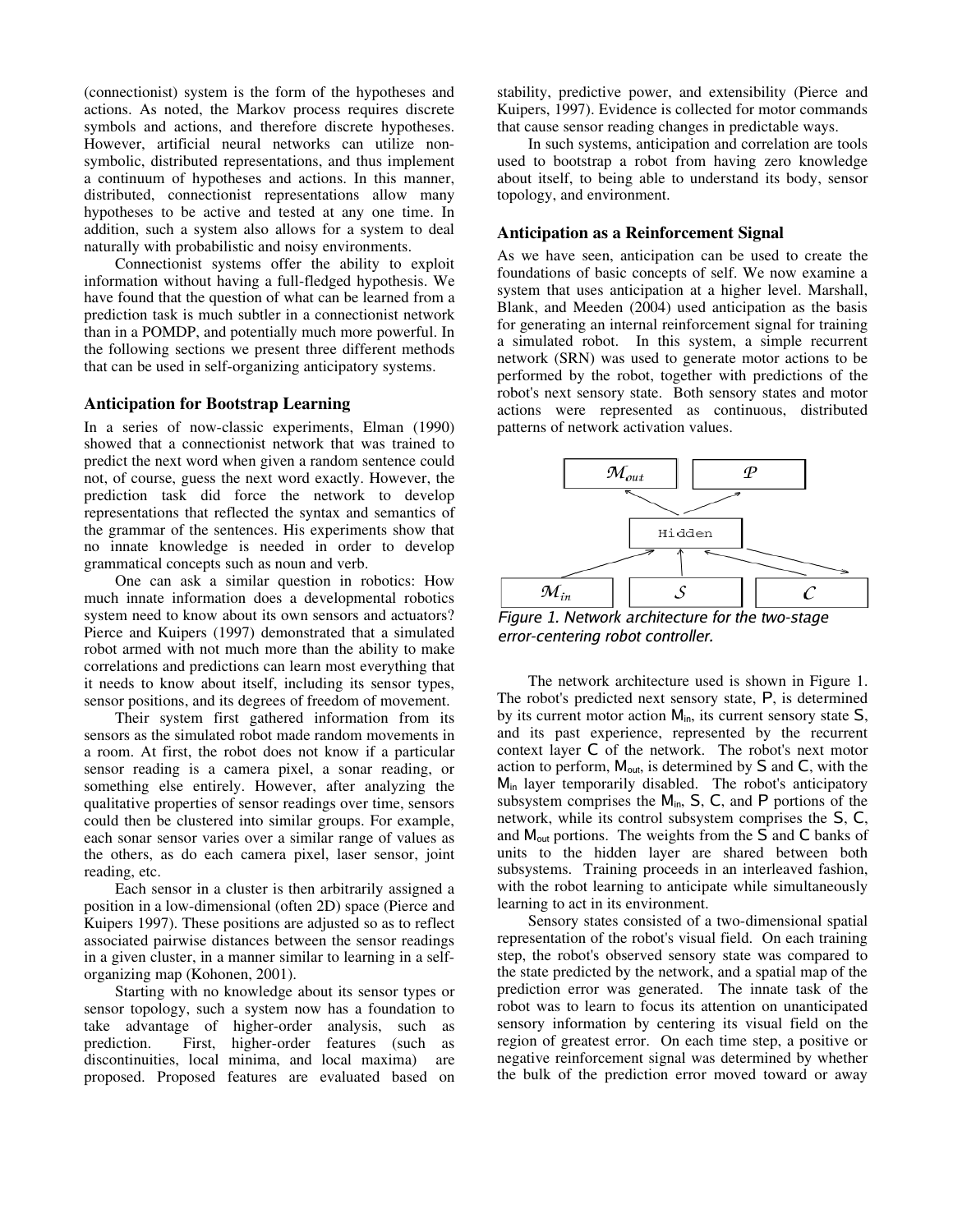from the center of the visual field.

Figure 2 shows the simulated robot in its environment. The robot is at the center of an empty circular arena, with an extra "decoy" robot on the periphery (the straight lines indicate the robot's visual field). The trained robot has only one degree of freedom: it is capable of rotating left or right, but is fixed at the center of the arena. The decoy roams around the arena's edge under control of a simple obstacle-avoiding behavior.



Figure 2. Environment for the error-centering robot.

The goal of the experiment was for the system to learn to predict the next state, and to center its view on the region of maximum error. These two tasks, however, cause interesting dynamics in the system. For example, as the system learns to make better predictions, the error decreases, and the system begins to look away. However, if a motor action causes an unanticipated prediction, then the system again attempts to center on the error.

Through the interaction of these two competing tasks, the robot first moves around randomly, then begins to "track" the decoy robot, and finally begins to anticipate the movements of the robot. In effect, the robot learns to track the decoy using only the self-generated reinforcement signal based on prediction error as feedback. The expectation is that as learning progresses, the robot will gradually "get bored" and continually search the environment for new sources of novel stimuli.

## Anticipation as a Learning Accelerator

In the previous section we described a system that attempts to center on the prediction error while simultaneously learning to decrease error. One drawback of this approach is that it can become "fixated" on random patterns, such as white noise on a television screen (Oudeyer *et al*. 2005). In such a case, the robot would repeatedly attempt to focus on the noise without ever learning to predict it accurately. To explore this problem, we again consider how prediction can help. If the robot could predict that a particular situation was unlearnable, then it might break free of the situation.

Consider the following variation on the classic exclusive-or  $(XOR)$  problem. In this version, we have two XOR problems side by side. That is, there are four inputs and two outputs, for a total of 16 patterns. A standard backpropagation network (Rumelhart *et al*. 1986) can learn this double-XOR task. However, we now make the problem harder by embedding it within a larger set of "noisy" patterns. We do this by duplicating the input patterns and substituting randomly-generated training targets in place of the XOR targets for these inputs. These random targets are generated anew on every training step, instead of remaining static.

To distinguish noisy from non-noisy patterns, we add a 2-bit "flag" to each input. The 2-bit flag defines four possible categories, allowing the proportion of unpredictable patterns in the dataset to be varied between 0%, 25%, 50%, and 75%. For example, a dataset with 75% noise would consist of the 16 patterns with flag bits 00 shown in Table 1, together with three similar sets of patterns with flag bits 01, 10, and 11 whose targets are randomly generated on each training step, for a total of 64 patterns.

| <b>Input</b>                                       | <b>Output Target</b> |
|----------------------------------------------------|----------------------|
| 0 <sub>0</sub><br>0 <sub>0</sub><br>0 <sub>0</sub> | 0 <sub>0</sub>       |
| 0 <sub>0</sub><br>0 <sub>0</sub><br>01             | 01                   |
| 0 <sub>0</sub><br>0 <sub>0</sub><br>10             | 0 <sub>1</sub>       |
| 0 <sub>0</sub><br>0 <sub>0</sub><br>11             | 0 <sub>0</sub>       |
| 0 <sub>0</sub><br>01<br>0 <sub>0</sub>             | 10                   |
| 0 <sub>0</sub><br>01<br>0 <sub>1</sub>             | 11                   |
| 00<br>01<br>10                                     | 11                   |
| 01<br>0 <sub>0</sub><br>11                         | 10                   |
| 0 <sub>0</sub><br>10<br>0 <sub>0</sub>             | 10                   |
| 0 <sub>0</sub><br>10<br>01                         | 11                   |
| 0 <sub>0</sub><br>10<br>10                         | 11                   |
| 0 <sub>0</sub><br>10<br>11                         | 10                   |
| 0 <sub>0</sub><br>11<br>0 <sub>0</sub>             | 0 <sub>0</sub>       |
| 0 <sub>0</sub><br>11<br>0 <sub>1</sub>             | 0 <sub>1</sub>       |
| 0 <sub>0</sub><br>11<br>10                         | 01                   |
| 00<br>11<br>11                                     | 0 <sub>0</sub>       |

*Table 1. Inputs and nonrandom targets for the Noisy XOR problem. The input consists of a 2bit noise flag followed by 4 inputs to two XOR problems. The outputs are the exclusive-or of the respective pairs of non-flag inputs.*

Although this is a harder problem with the addition of the noisy distractor patterns, a standard connectionist network can still learn to produce valid outputs for the patterns in Table 1. However, the performance of the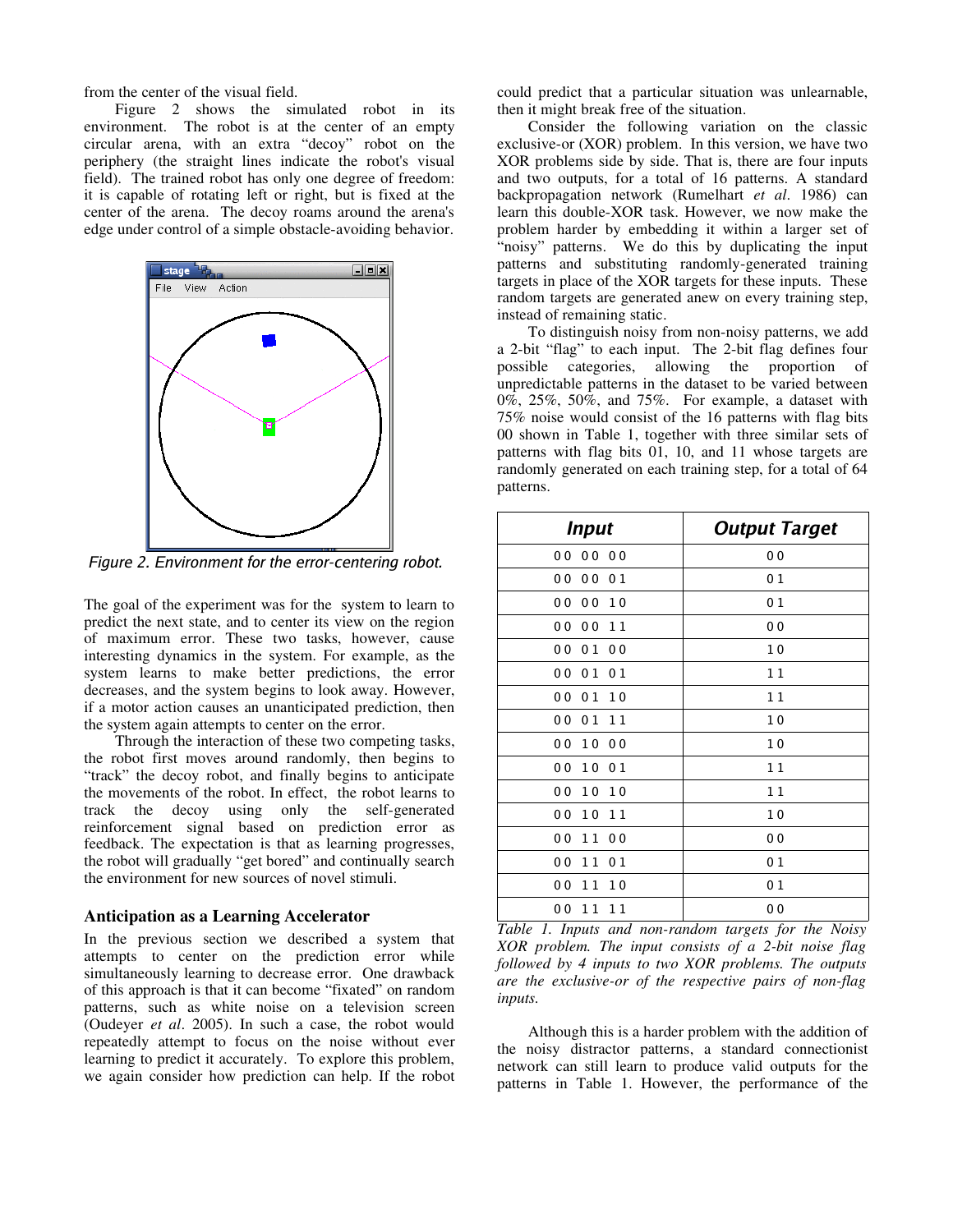

Figure 3: Network architecture.

network can be substantially improved using two learning strategies, which fall into the category of "hints."

Abu-Mostafa (1990) explored the idea of using "hints" in learning systems. He defined a hint to be any information that could be used to learn more effectively in a neural network. Abu-Mostafa examined two types of hints: specially crafted sets of input-output pairs, and additional constraints on the weights. However, both of these types of hints had to be carefully constructed by the designer. Following Abu-Mostafa, Suddarth and Holden (1991) developed the notion of a "catalytic hint." These hints formed an easier version of the main task, which was learned first. After the network had mastered this simplified task, it was then switched to the harder task. Suddarth and Holden showed that by using the catalytic hint technique, some problems could be learned more quickly. However, again the simplified task had to be carefully chosen by the designer.

We wish to expand on the idea of catalytic hints, by incorporating them into the developmental robotics paradigm. This requires, however, that they not be crafted by the modeler. Therefore, we will investigate a type of catalytic hint that is provided by the network itself. We call these "autocatalytic hints." We have developed two such techniques: Error Anticipation (EA) and Hidden Layer Anticipation (HLA).

Both strategies use a threelayer backpropagation network consisting of an input layer, a hidden layer, and an output layer split into several components. The first component of the output layer, labeled Output in Figure 3, attempts to produce the correct target patterns for each input pattern, as in a standard neural network.

The next components of the output layer, labeled EA 1 through EA *n* in Figure 3, perform Error Anticipation. EA involves training the network to anticipate the error of its own Output component. Before updating weights, the input activations are propagated through the network and the activation of the Output component is compared with its training target, resulting in an error vector. The target for the EA1 component of the output layer is that error vector. This process can be repeated multiple times. Another EA component can predict the error vector of the previous EA component (EA2 predicts the error of EA1), and so on. Our experiments used two EA components.

The final component of the output layer is the Hidden Layer Anticipation component. This component attempts to reproduce the activation of the hidden layer for the current input. During the same propagation step used for EA above, we record the activation of the hidden layer and set it as the target for the HLA component of the output layer. This effectively trains the network to predict its own internal representations of the input patterns.

On some trials we disable the effects of EA or HLA by using fixed target values of 0.5 for the EA or HLA components, without changing the structure of the network itself.

Figure 4a shows 30 training runs on a dataset with 75% unpredictable patterns: 10 runs with EA and HLA disabled (solid lines), 10 runs with EA enabled (dashed lines), and 10 runs with HLA enabled (dotted lines). Training epochs are plotted on the x-axis, and the Output component's total sum squared error (TSS) for the predictable patterns is plotted on the y-axis. Standard backpropagation is able to learn the predictable patterns even in the presence of random distractions, although not



Figure 4. Plot of TSS error vs. training epoch for datasets containing (a) 75% noise and (b) 0% noise, showing 10 runs using standard backprop, 10 runs using EA, and 10 runs using HLA.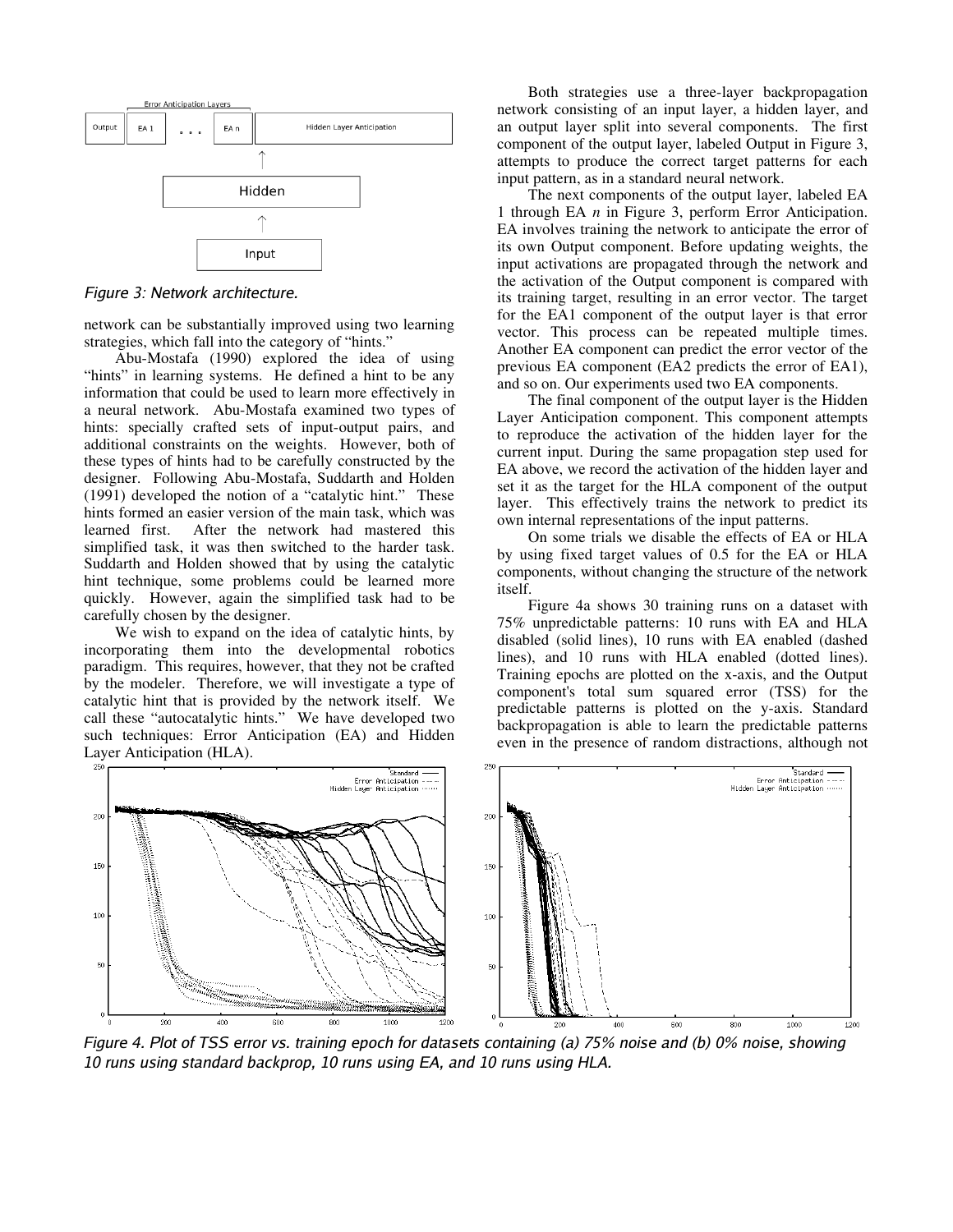

Figure 5. Plot of first two principal components of hidden representations developed using standard backprop (left) and EA (right), showing predictable inputs  $(X)$  and unpredictable inputs  $(0)$ .

all of the runs have achieved a low TSS error by 1200 epochs. Turning on EA improves the speed and accuracy of learning. Eight of the ten EA runs attained a low TSS error by 1200 epochs. Using HLA instead of EA results in an even more dramatic improvement. With HLA, very low error is achieved on all runs by 600 epochs.

We ran the same experiment on datasets with 50%, 25%, and 0% unpredictable patterns. As the dataset becomes more deterministic, the effects of EA and HLA on learning become less pronounced, although HLA retains a slight edge over the other two methods. Figure 4b shows the results for a dataset containing no unpredictable patterns.

We believe that EA and HLA assist the learning process by causing the network to develop hidden representations that better distinguish the predictable inputs from the unpredictable inputs. To test this idea, we performed principal components analysis on the hidden representations developed by networks using EA and by networks with EA disabled. Figure 5 plots the first two principal components for an EA and a non-EA network after 1200 training epochs. The EA network does a much better job of segregating the predictable inputs (X) from the unpredictable inputs (O). However, representations created by HLA did not seem to achieve as clean a separation as in the case of EA.

HLA has a more pronounced impact on the speed of learning. However, it is not clear why HLA has such an impact. Our current hypothesis is that the effect of HLA varies over three stages of the learning process, as follows.

In the first stage, the majority of the network's output layer error comes from the Output component (see Figure 6). Since the weights from the input layer to the hidden layer are randomly initialized, as are the weights from the hidden layer to the HLA component, the activations of the HLA component and the hidden layer are already near 0.5 and thus there is not much error from this component. In addition, the majority of the error comes from the

predictable input patterns—since their targets are either 0 or 1, whereas the unpredictable inputs have real-valued targets ranging from 0 to 1 and averaging 0.5. Thus the initial expected error from predictable inputs is 0.5 and from unpredictable inputs is 0.25. The predictable input samples account for the majority of learning from the input to hidden layer at this stage. Even if the unpredictable samples had discrete targets (resulting in an equivalent expected error), half of them would be "correct" and the "incorrect" samples would still have less influence. In fact, HLA worked similarly in our tests with discrete random targets.



Figure 6. Plot of TSS error on the Output and HLA components of the output layer.

In the second stage, the TSS of the Output component plummets, and the TSS from the HLA component rises. This is the critical stage where the HLA strategy does much better than the other strategies. In this stage we believe that the HLA component is minimizing damaging weight changes between the input and hidden layers.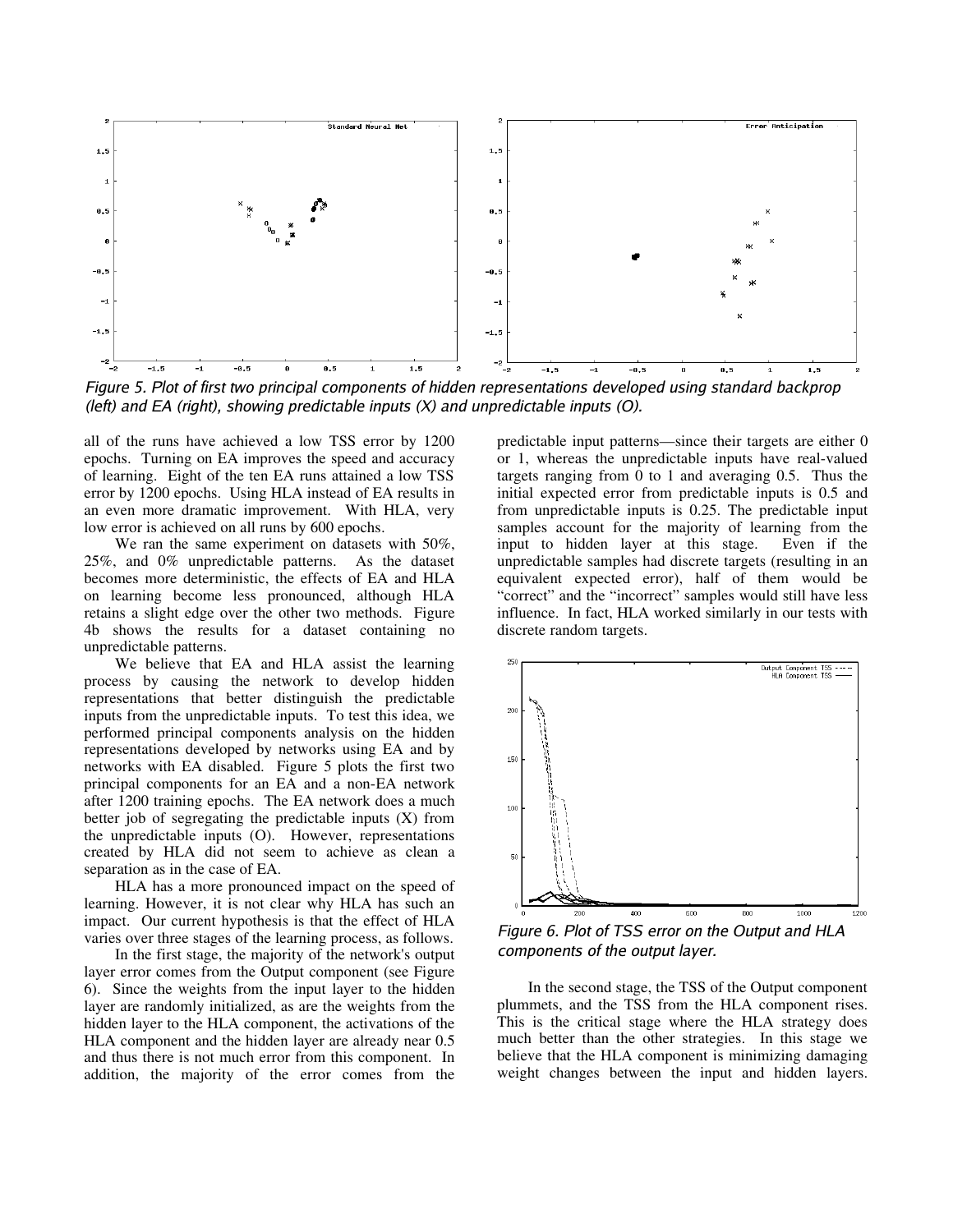Recall that backpropagation works by adjusting the weights based on the amount of error on the output layer. Therefore, the network is continually changing the weights whenever it encounters unpredictable patterns.

Consider the first unit of both the hidden layer and the HLA component of the output layer. During the first stage of learning, the hidden layer unit will have become either activated (closer to 1) or inactivated (closer to 0) when presented with a certain input pattern. The HLA unit will learn to reproduce this, but will likely lag behind slightly, since it will always be learning before the weight changes from the Output component are applied for a particular input. For example, for some arbitrary input, the hidden unit might be activated at 0.8, and the HLA unit might be activated at 0.7. In this case (and the corresponding low activation case) the backpropagation step will cause the hidden layer unit to become even more activated the next time around, assuming the weight between the two units is positive. In this way, HLA speeds up the learning between the input and hidden layers —reinforcing the initial movements of the hidden layer activations. This learning rate increase is also observable in training sets with 0% unpredictable patterns—the HLA networks still perform somewhat better initially than their standard counterparts.

If we imagine that the training sample is random, however, and that the Output component target is the opposite of what it should be, then the Output component will likely propagate back error that would reduce the activation of the hidden unit. However, at the same time, the HLA component will propagate back error that would increase that same activation. This is the key assistance that HLA provides in the second stage. Once the network starts learning its problem partially, the discrepancy in expected error mentioned above begins to disappear, and predictable inputs no longer carry more weight. In this situation HLA helps the network "remember" the direction its learning was proceeding in. This memory may not always be beneficial. If the initial training samples presented to a network push it toward a local minimum in the error space, HLA will likely make it more difficult for the network to break away from that path and find the absolute minimum.

In the third stage, the TSS error from both the Output component and the HLA component is very small, but the HLA error is higher in part due to the greater number of units in the HLA component. Here, HLA is simply a distraction, and it prevents HLA networks from achieving the same low error that non-HLA networks can achieve. One possible improvement on HLA would be to turn it off once the Output error reaches some predetermined target value.

We performed several follow-up experiments to verify the impact of HLA on other noisy data sets.

First, we wondered whether we would see similar effects with datasets of randomly-generated input patterns. We created a new dataset consisting of 50 unique input patterns of size 10 paired with 50 target patterns (not

| <b>Input</b> | <b>Output Target</b> |
|--------------|----------------------|
| 0101111001   | 10001                |
| 1101111000   | 00110                |
| 0000101011   | 11111                |
| 1110000000   | 01101                |
| 1011010000   | 11111                |
| 0100011001   | 01100                |

. . . . . .

necessarily unique) of size 5. All bits were determined by random "coin tosses". A few example patterns are shown below.

For each experiment, a portion of the input patterns were designated as unpredictable noise; for these inputs, new binary target patterns were generated on each training step as before, rather than using the original randomlygenerated target pattern of the dataset. We tried several different levels of noise: 75%, 50%, 25%, and 0% of the dataset. Unlike in the XOR dataset, input patterns had no explicit flag bits to indicate whether or not an input was predictable, since all bits were randomly generated. Because HLA seems to have a greater impact on learning, we did not use EA in these experiments.

The network architecture consisted of 10 input units, 15 hidden units, 5 output units, and 15 hidden layer prediction units. Prediction could be disabled, as a control, in which case training targets of 0.5 were used for the prediction units instead of the hidden layer activations, as before.

We found no significant difference between the performance of standard backpropagation and HLA in this case. In fact, prediction seemed to actually hinder the learning process. One possible explanation is that this randomly-generated dataset may be too easy for the network to learn, and thus hidden layer prediction affords no clear advantage over regular backpropagation. With 10-bit patterns, the input space consists of  $2^{10} = 1024$ possible patterns, but only 50 were included in the dataset. This gives the network ample freedom to "draw" separating hyperplanes between the predictable and unpredictable input patterns. In other words, it is relatively easy for the network to learn to distinguish the "signal" from the "noise" of this dataset, without relying on the extra machinery of hidden layer prediction. Given that conclusion, HLA performs much as we would expect. It slightly accelerates learning in the early epochs, but the noise created by HLA error in later epochs prevents the network from achieving the low TSS error of the standard approach.

In our final experiment, we created a new dataset consisting of 64 unique 6-bit input patterns covering the entire input space, paired with 2-bit target patterns. Since the input patterns cover the entire space, the problem